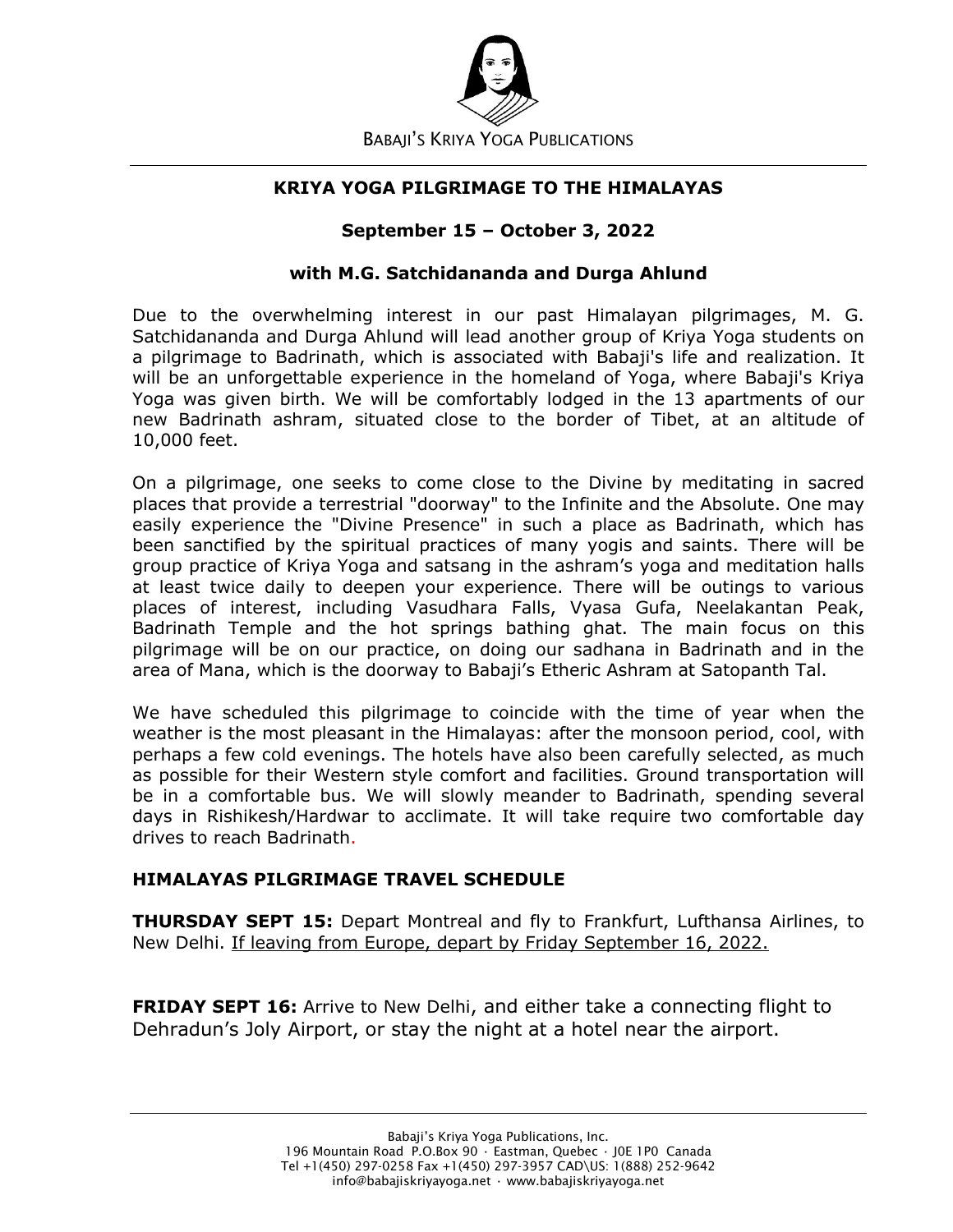Depending on the time of your arrival in Delhi, plan on staying overnight, as flights to Dehra Dun are between 6:30 am and 6 pm. We can recommend a hotel, please inform us. Please plan your flight so you can arrive in Delhi on Saturday morning.

**SATURDAY SEPT 17:** Fly from Delhi to Dehradun's Joly Airport, then take a taxi to the Divine Resort Hotel in Rishikesh. Stay at Divine Resort Hotel on Ganges, at Lakshaman Jula for 3 nights.

**SUNDAY SEPT 18:** Spend the day visiting Rishikesh, attend the evening Ganges puja at Ram Jula

**MONDAY SEPT 19:** Visit the caves and ashrams in the Rishikesh area and bathe in the Ganges.

**TUESDAY SEPT 20:** Leave **Rishikesh for Rudraprayag**, 150 km journey, 6 hours travel time. Night halt. Stay at the Monal Resort Hotel.

**WEDNESDAY September 21: Rudraprayag to Joshimutt.** 120 km by bus. 5.5 hours travel time. Visit the Shankaracharya monastery and cave. Tattva Resort hotel

**THURSDAY September 22: Joshimutt to Badrinath,** 2 hours. Move into the apartments of the new ashram. 7 nights. Group sadhana early every morning. Orientation visit to Badrinath in afternoon. Yoga class every day at 3:30 pm followed by group sadhana, dinner at the ashram, and kirtan or lecture in the evening.

**FRIDAY September 23:** Morning visit Badrinarayan Temple and Tapt Kund. Sacred bath. First mantra yagna at the ashram in early afternoon.

**SATURDAY September 24 :** Visit Mana. Visit Vyasa Gufa cave, and the confluence of the Saraswati and Alakananda Rivers.

**SUNDAY September 25:** Day of sadhana at the ashram. Puja and yagna lead by priest.

**MONDAY September 26:** Hike to Vasudhara Falls via Mana. Sadhana at ashram.

**TUESDAY September 27:** Leisure day. Optional: Hike to base of Mt. Neelakantan for meditation

**WEDNESDAY September 28:** Day of Sadhana. Second Mantra Yagna at our Babaji Ashram and mantra diksha.

**THURSDAY September 29:** Leave for **Rudraprayag,** 160 km, 7 hours drive. Stay one night at Monal Hotel.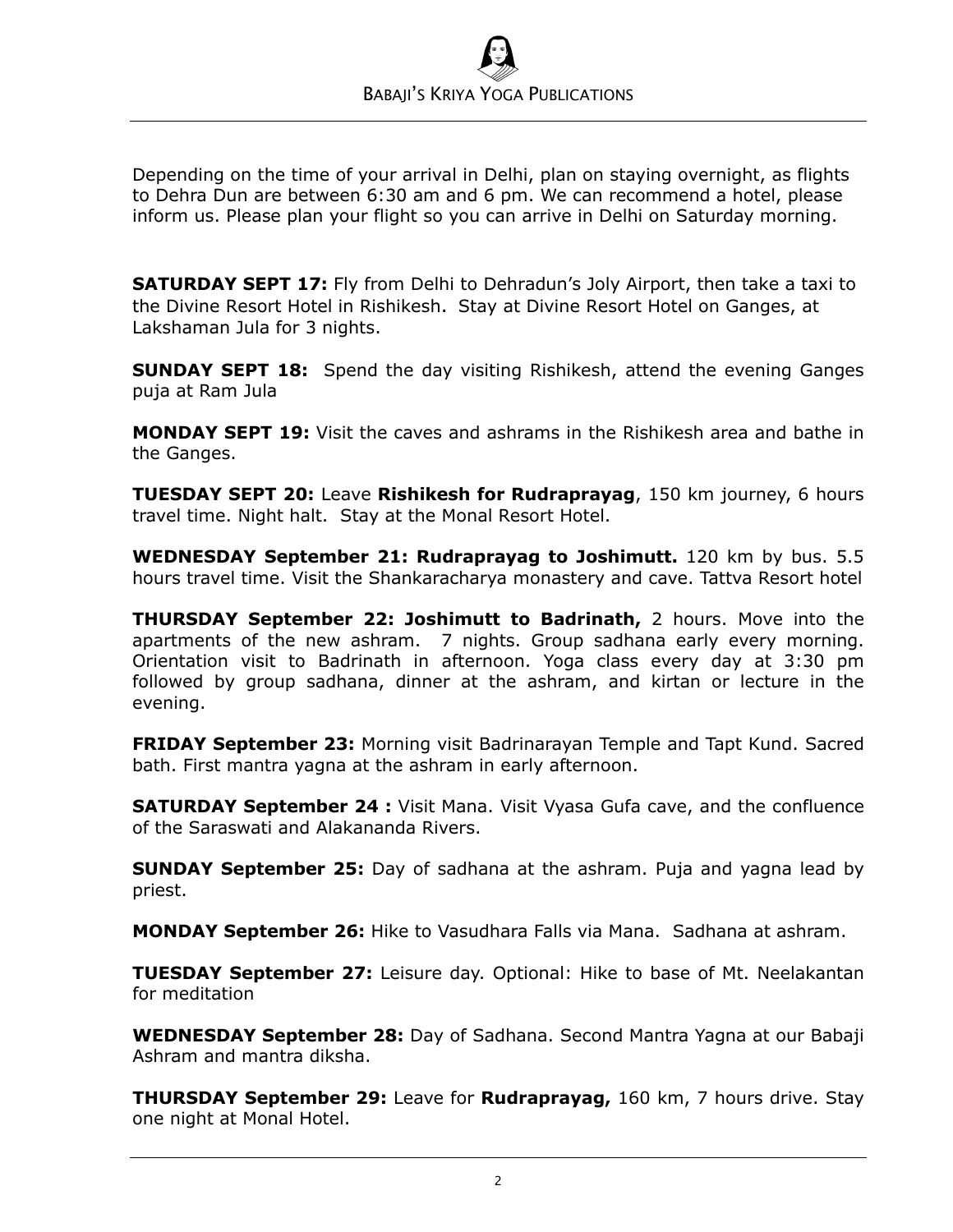# BABAJI'S KRIYA YOGA PUBLICATIONS

**FRIDAY September 30:** leave for Rishikesh, 170 km, 8 hours. Stay at Divine Resort Hotel for 2 nights.

**SATURDAY October 1:** Visit ashrams of Lahiri Mahaysya and Anandamoya Ma for evening puja.

**SUNDAY October 2:** late afternoon, taxi to Joly Airport, 30 km from Rishikesh. Take a flight to New Delhi. Depart for home late October 2, or early October 3.

**MONDAY October 3**: return home**.**

## **COST, AIRLINE RESERVATIONS, MEALS, MEDICAL INSURANCE AND VISAS:**

The total cost of the proposed pilgrimage from September 15–October 3, 2022 will be US\$2,350 or CAD\$2,995 or 2,150 € plus airfare. You can make own flight reservations and purchase your tickets yourself, or we will do so for you, upon request. The cost of roundtrip airfare is generally between \$1 500 and \$2 000 from North America, and 700€ from Europe. Our travel agent Rashmi in Toronto is at telephone or whatsapp 416-880-4129 or 1-800-588-1688, email: [rashmi@crosswaystravel.com](mailto:rashmi@crosswaystravel.com) We require that you have travel medical insurance.

**Connecting flight between Joly and Delhi airports.** At the end of the pilgrimage, it will be important for you to have a ticket and reservation from Joly Airport to Delhi on late afternoon October 2, so that you can arrive in Terminal 3, the International Terminal in the Delhi airport, where you will have an easy connection to your international flight late night October2 /3. It is a short 30 minute flight which may cost about US\$80. We can recommend **IndiGo airlines.**

As we have found that most persons vary in their meal preferences, it does not include most of your meals, which will probably average less than \$15 per day. However, the cost of breakfasts and suppers during the 7 nights we will stay at the Badrinath ashram is included in the price. It does not include the fees for obtaining a visa for India. Participants must apply for an India tourist visa online with the agency representing their country's India Embassy.

We require you to purchase Travel Medical Insurance. We recommend AAA or CAA, or for Canadian residents, Tour Med.

### **RESERVATIONS**